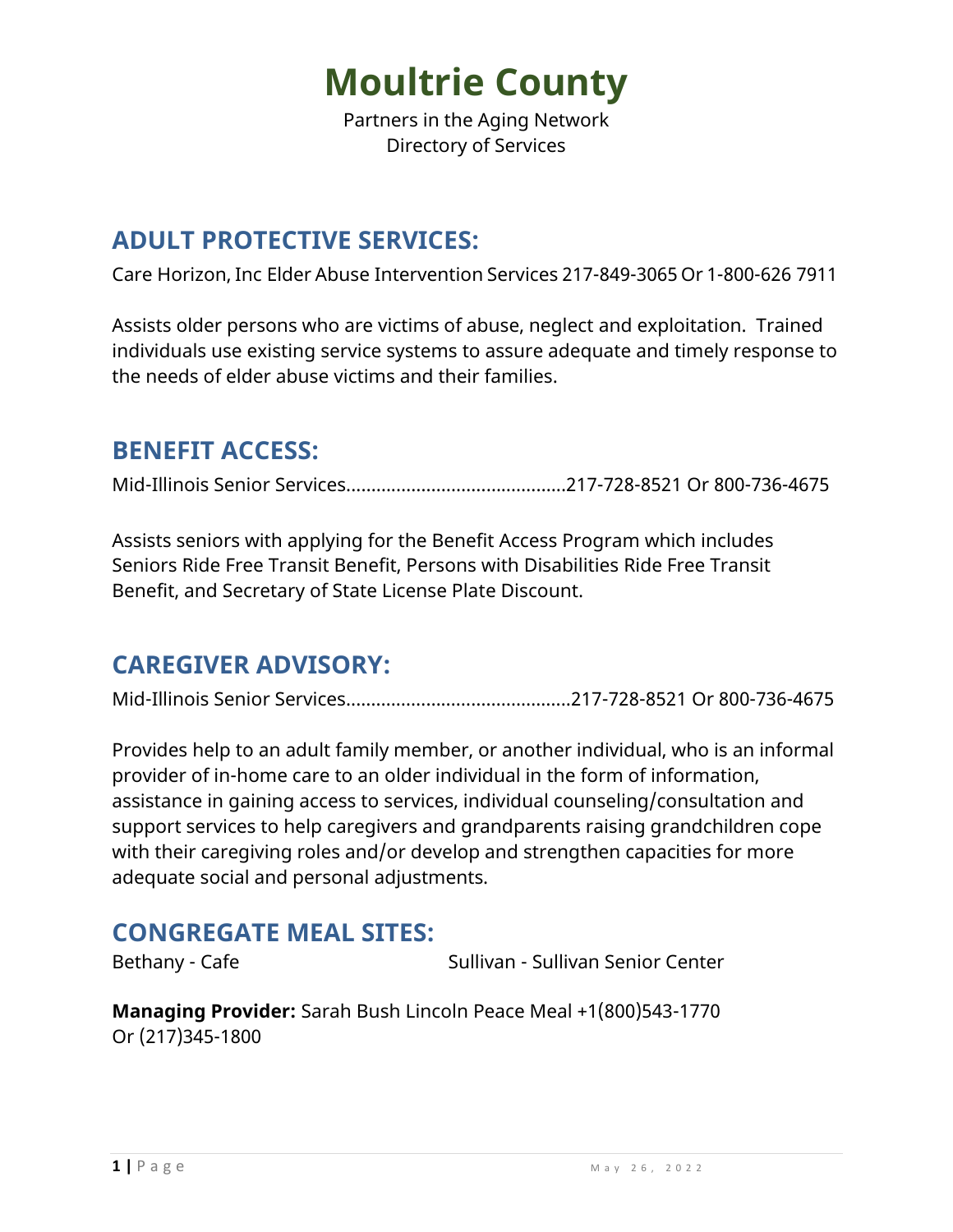Partners in the Aging Network Directory of Services

Nutritious meals served at familiar locations, such as senior centers, to promote health and reduce isolation.

## **COMPREHENSIVE CARE COORDINATION (CCU):**

CCSI-Case Coordination LLC…….…………………………………….…….….….......217-774-7885

If you are in need of services, a Case Manager will come to your home and talk with you and your family about your needs and what services are available to meet those needs. An older person in need of services would first meet with a case manager to discuss what kinds of activities he or she can do on their own, as well as those that would require help. The case manager can then identify services that could help the client continue living in their own home. For instance, an individual may need home-delivered meals or transportation to doctor appointments, help with medications, household chores or bathing. The case manager can help arrange these services in a "package" so that the older person can continue to live independently. The case manager is key to developing a plan of care and linking with other agencies that actually provide the care. Designed to help the older person stay in their home as long as possible.

### **DISABILITY SERVICES:**

\*Not an ECIAAA Funded Service

SAIL Center for Independent Living………………………….….…………………….217-876-8888

Provides assistance to persons with disabilities. Centers for Independent Living are community-based, non-residential non-profit organizations by and for persons with disabilities, that help people with disabilities achieve maximum independence in work, school, housing and every other part of life.

## **HOME DELIVERED MEALS:**

Peace Meal ……………………………………….……………….….(309)665-5900 Or (833)923-3905

Nutritious meals provided to older persons who are home-bound because of illness, physical or mental impairment or otherwise isolated.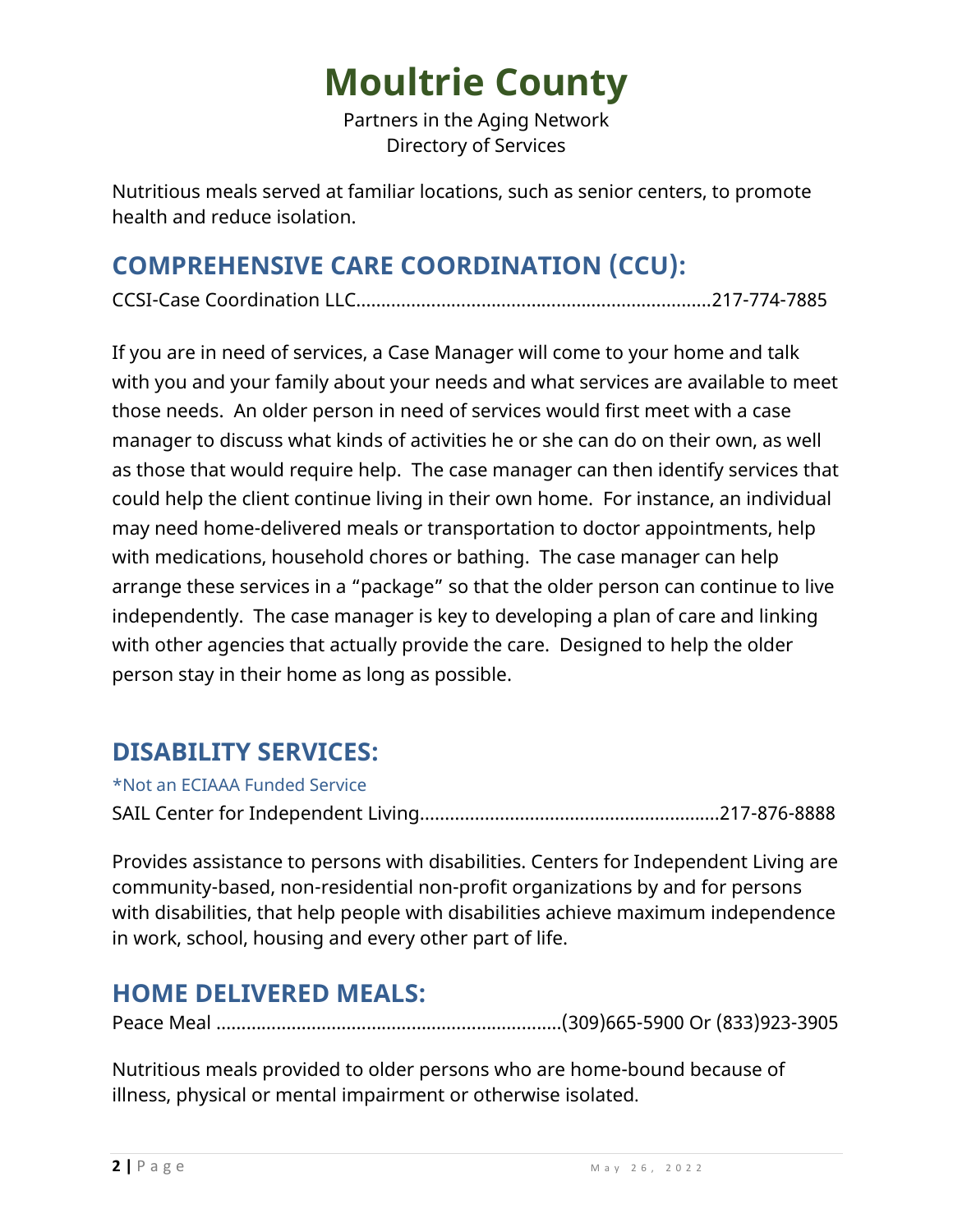Partners in the Aging Network Directory of Services

#### **LEGAL SERVICES:**

Prairie State Legal Services…………………………….…….309-827-5021 Or 1-800-874-2536

Advocates for and provides assistance with basic civil needs of an older person. Assistance can be provided to help in cases of elder abuse and neglect, financial exploitation, consumer fraud, landlord/tenant relationships and public benefit programs. Criminal, real estate and damage award cases cannot be handled by legal assistance.

#### **LONG-TERM CARE OMBUDSMAN:**

East Central Illinois Area Agency on Aging…….………...309-829-2065 Or 800-888-4456 **Christian Weber ext. 1220**

Designed to protect the rights and needs of older persons living in a long-term care facility (nursing home). The Ombudsman receives, investigates, and resolves complaints while protecting the resident's privacy.

### **RESPITE SERVICES:**

CCSI-Case Coordination LLC…….…………………………………………….….….......217-774-7885

Provides temporary, substitute care or supervision of a functionally impaired person. Allows the primary caregiver time away to complete other tasks without disruption of the care of the individual.

# **SENIOR INFORMATION SERVICES/COORDINATED POINT OF ENTRY:**

Mid-Illinois Senior Services...…….……………………….…...217-728-8521 Or 800-736-4675

Provides information to help maintain seniors in the least restrictive environment. Directs callers to agencies that can provide the services they need.